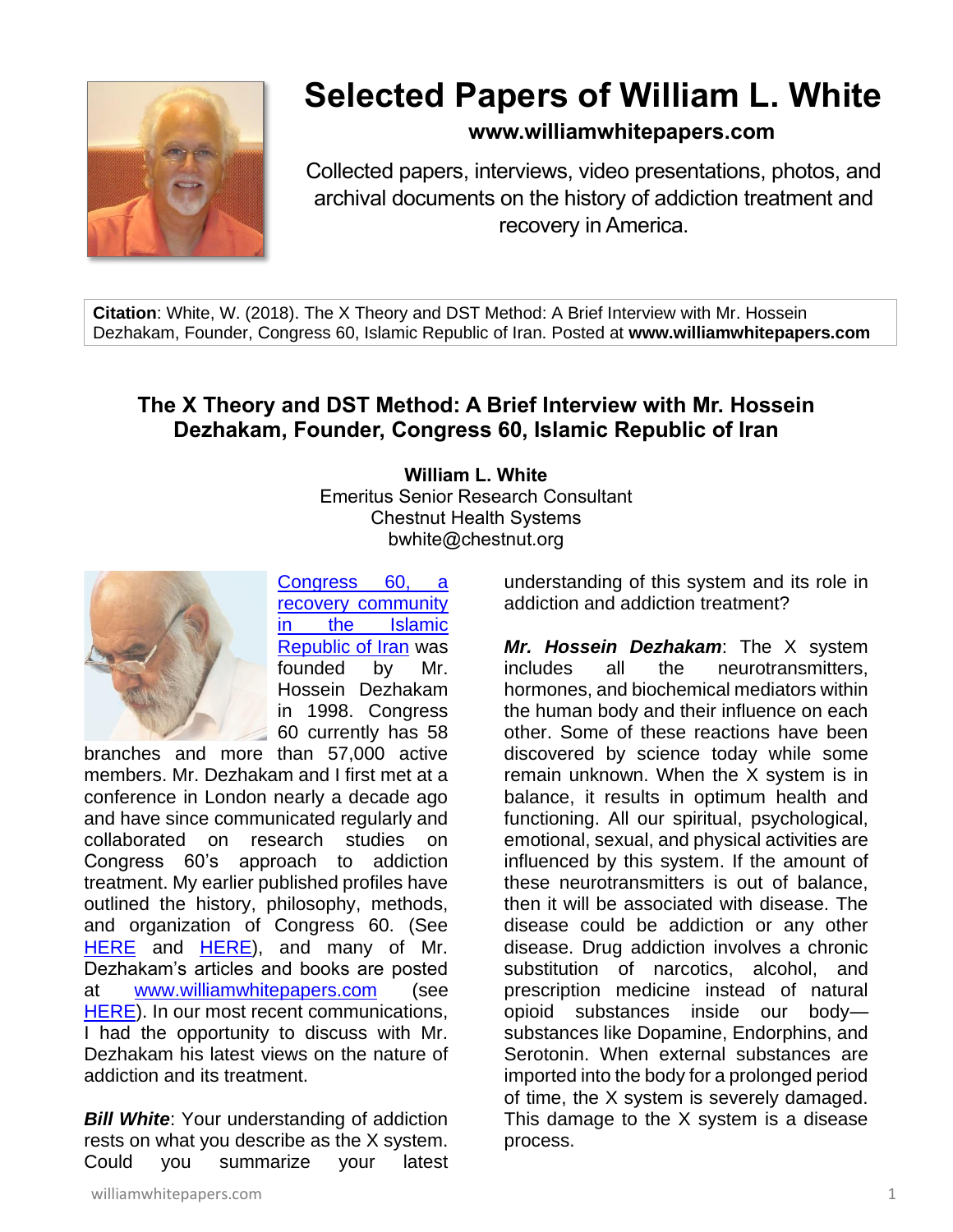When external substances (drugs or alcohol) are regularly imported into the X system, they gradually replace or substitute the body's natural opioid and affect the balance of this vital system. The continuous flow of drugs from outside the body disrupts the internal production of Dopamine, Serotonin, Endorphin, Encephalin, and other essential opioids. Gradually these natural opioids are no longer produced in the body and this leads to complete dependency on external drugs and the great difficulties experienced following any effort at cessation of drug use. The imbalance of the X system is the basis and foundation of the negative impact of drug addiction and the root cause of all the physical, mental, and emotional complications linked to addiction. Any cure of addiction thus hinges on regaining the balance of an otherwise imbalanced or damaged X system. Thus, in order to regain balance to the X system or the neurotransmitters of brain, a proper medicine is required. We must provide the proper material for the body to cure addiction or any other disease.

**Bill White:** And how is that repair achieved within Congress 60?

*Mr. Hossein Dezhakam*: The effective treatment of addiction requires answering three questions scientifically.

1. Which part of the addict's body is damaged? The pathology of addiction must be specified.

2. What approach are we going to take to repair such damage? In other words, what kind of reparative medicine is required to restore the X system?

3. What is the exact time needed for such treatment to reach a certain cure?

If experts address these three parameters and provide the necessary materials for the body to heal, then the rest is up to the body. Meaning that the body takes what is required and uses it to repair itself. To repair this damaged X system,

Congress 60 utilizes opium tincture (It is called OT within Congress 60) tapered over a period of 11 months. At that point, people are then able to live free of all opioids and other intoxicants.

The specific protocol for use of minimum opium in stage one recovery within Congress 60 is referred to as the DST method, which involves at least 15 stages of decreasing dosage of opium tincture. The DST method is a formula by which drugs, alcohol, and addictive medicines are tapered and finally relinquished. In this method, the D stands for the Dezhakam coefficient of 0.8 by which dosage is decreased in each step; S stands for step, which means maintaining the daily dosage for 21 days; and T stands for time, the duration of the overall treatment, which averages approximately 11 months. Daily drug use, the amount of each dosage, and times of pretreatment drug use must be clarified in this method and then the tapering can begin. Calculations of OT dosage are prepared by one of the trained guides or assistant guides and stamped by an authority representing the Congress 60 branch. This signed slip is then taken to a clinic where the individual is given the prescribed quantity of OT for a week.

The goal of the DST method is not the immediate cessation of drug use, but the restoration and repair of the endogenous opioid system through sustained adherence to the DST protocol. Once tapering through the DST method is completed, it is recommended that the individual continue group therapy for a year, at which time, the person may cease participation in Congress 60 or volunteer for one of the many service roles within Congress 60. The DST method has been similarly adapted to help members of Congress 60 recover from nicotine addiction.

*Bill White*: How was this method discovered?

*Mr. Hossein Dezhakam*: I am an electronic engineer by training. I worked in the field of industrial research, design, and repair for 30 years as my addiction to alcohol and then hashish and opium took over my life. I was a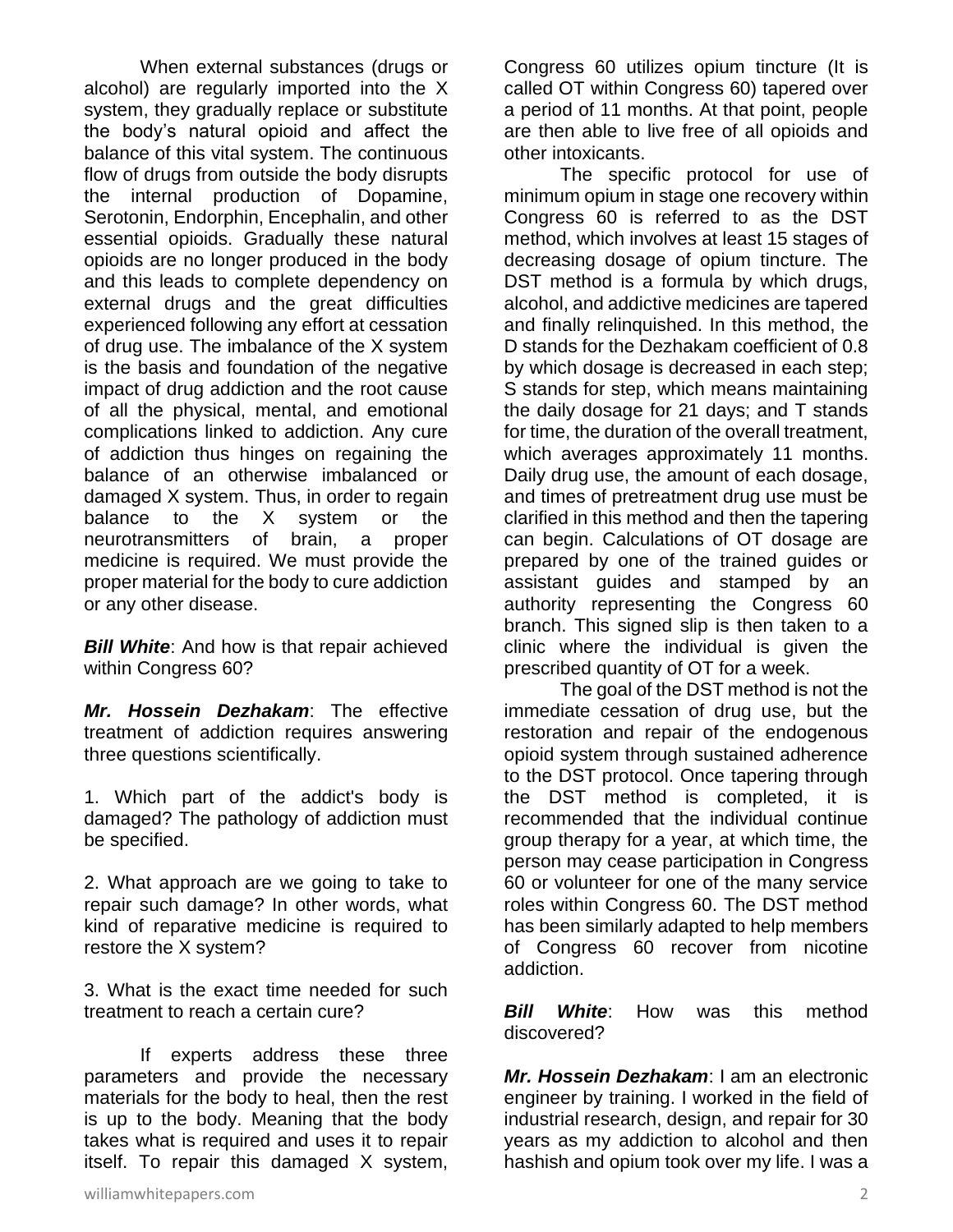hardcore addict for 17 years. I tried many different treatments to cure myself but was repeatedly unsuccessful. In the end, I began playing a game that evolved into research using myself as a subject. By determining my daily dosage, time of use, and tapering of the drugs, I implemented a plan using opium tincture and to my own disbelief, was successful after an eleven month period to break my physical addiction. I then published an account of my experience in a book, *Crossing the Zone 60 Degrees Below Zero*, and started an NGO [non-governmental organization], Human Revivification Society (Congress 60) to help others seeking addiction recovery.

**Bill White:** Have you encountered individuals whose addiction is so intractable that they require maintenance on OT beyond the 11 months of treatment within Congress 60?

*Mr. Hossein Dezhakam*: Sometimes we encounter people who use several types of narcotics at the same time, and in this case the tapering takes a bit longer but other than that we have not had to extend this process. Tapering over the eleven-month time period has been almost universally successful within Congress 60. It is not dependent upon age or type of narcotics to which one was addicted or the amount of drugs that one has taken. If the neurons are not completely destroyed, then the X system can be repaired. Now if the therapist prescribes the wrong medicine or materials for an unsuitable period of time in an inappropriate amount, then the body is highly unlikely to repair itself.

*Bill White*: How has the DST method evolved or been refined since it was first developed within Congress 60?

*Mr. Hossein Dezhakam*: The DST method has not changed much since its introduction. The time for each tapering step (S) used to be 15 days and after years of experience it was changed to 21 days. The prescribed amount of OT is different in different cases

and in some the initially prescribed amount is decreased.

*Bill White:* What is your understanding of why OT is an effective medication for use in the treatment of addiction to drugs other than opioids, e.g., the use of OT in the treatment of methamphetamine addiction?

*Mr. Hossein Dezhakam*: All addictive drugs, including alcohol or methamphetamine, exert similar damage to the X system. OT is unique in its reparative effects on this system. Twenty years of scientific and practical experience tells me that no medicine is better than opium. Opium contains a variety of alkaloids like morphine, codeine, narceine, thebaine, etc. that resemble closely the brain's neurotransmitters. The perfect medicine (opium) is located in nature but sadly, this magnificent medicine has been abused by people and it has turned into the most dangerous medicine! Opium could save millions of lives! It is exactly like a surgery knife, and in the hands of a surgeon it is life and cure but an ignorant person could end his life with this very knife.

*Bill White:* Do you foresee the development of new medications that might take the place of OT within the DST method of treatment?

*Mr. Hossein Dezhakam*: No, we could use methadone with the DST method and cure addiction partially, but I am completely confident that no medicine could replace opium or opium tincture (OT). The key to cure many diseases lies within opium; of course we must learn how to use it first.

*Bill White:* You have referenced the use of the DST method with problems other than addiction. What is the current progress in this area?

*Mr. Hossein Dezhakam*: I formed a legion about 5 years ago called the X legion and this legion is being held every 14 days. The members of this legion have no history with addiction but are being helped with other conditions such as MS, ulcerative colitis,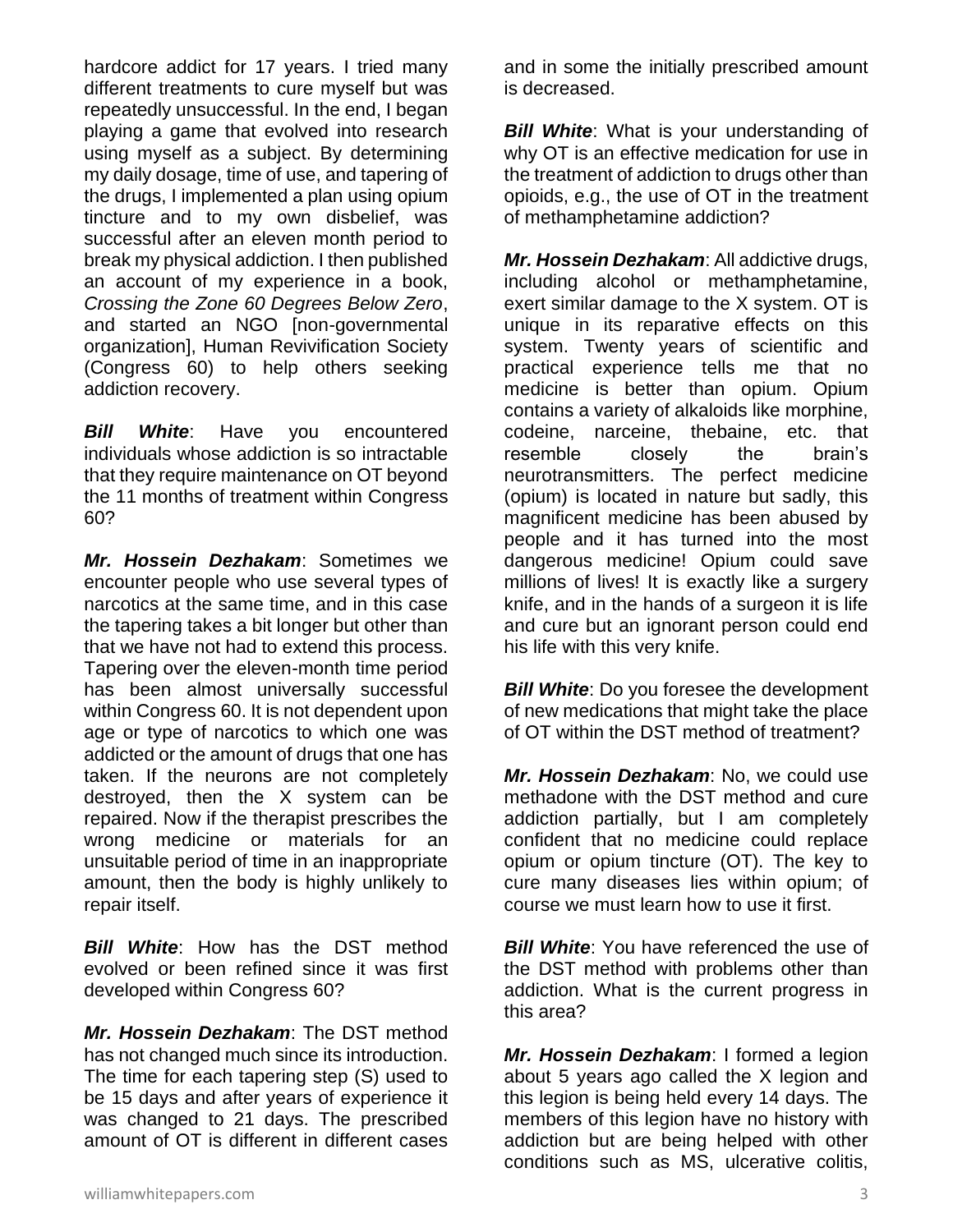epilepsy, migraine and other diseases. Hopefully I will be able to publish some of these case reports soon. The results of using the DST method with other diseases have been tremendous and unbelievable.

*Bill White:* While bodily repair is occurring through the DST method, members of Congress 60 are involved in a wide variety of other activities, including group therapy, athletic and sporting events, the arts, and community service. This seems to bridge the gap between medicine and the larger recovery experience.

*Mr. Hossein Dezhakam*: I believe medical treatment and recovery are two sides of a coin which I call cure. But things happened in a way that these two (treatment and recovery) became separated and each claimed addiction treatment separately. The key to solve this situation is to combine medical treatment and recovery once more. It is about 20 years that I am trying to do so. I even told our members to resume their educations in fields like medical, psychology, psychiatry, nursing, and counseling to be able to get involved in clinics. In order to cure addiction all three aspects of body, psyche, and worldview must be taken into consideration. Medical treatment must be done with recovery simultaneously.

*Bill White*: Are other clinics in Iran whose goal is treatment of addiction using the DST method to treat addiction?

*Mr. Hossein Dezhakam*: Yes, many are emulating Congress 60 methods exactly. They are utilizing worldview, sports, arts, and family sessions like Congress 60. Those who fulfill treatment within clinics with the DST method are asked to attend physician legion to be introduced to other experts. As you are aware, Fridays are holidays in my country, and each week we have the physicians' legion from 8 to 9 am within a park and approximately 50 physicians participate. I am the guardian of this legion and each session one of the physicians is the guest speaker and another physician takes part as secretary and writes down the

shares. I did this to share the knowledge of addiction recovery with scholars, experts, and physicians and to transfer the experience of Congress 60 to clinics which cooperate with us and to move this information from them to other clinics and scientific centers. I intend to transfer Congress 60's ideas to clinics so that every physician and his clinic staff will become a small branch of Congress 60. This will enable them to make use of the potential of revived addicts within their clinics. Some clinics in which the Congress 60 methods are being used reported a rapid growth in number of patients (their income) and their spirits being lifted as well because now they are capable of curing addiction!

**Bill White:** Are the clinics using OT instead of methadone or switching patients from methadone to OT and then using the DST method to taper them over an eleven-month period?

*Mr. Hossein Dezhakam*: Some of the clinics utilize OT instead of methadone, because they have seen the potential of OT and they utilize the DST method to taper off the OT or to taper patients off of methadone. Some of them use OT as a maintenance medication.

*Bill White*: Are other clinics adapting the larger culture of Congress 60—the group support and the involvement in sport, arts, and community service?

*Mr. Hossein Dezhakam*: Yes, some of the clinics pay attention to the recovery of Congress 60 for their patients and have formed legions in their clinics. They are using the exact map of Congress 60. Some clinics realized if they integrate exercise and other community services into long term recovery and form legions for second travelers (those who finished the treatment) in order to keep them coming to the clinics, they can depend on this capital. These people (who finished treatment) can and will attract and absorb newcomers. Some of those clinics can be considered as small Congress 60s! I am positive that one day humanity will realize the importance of this